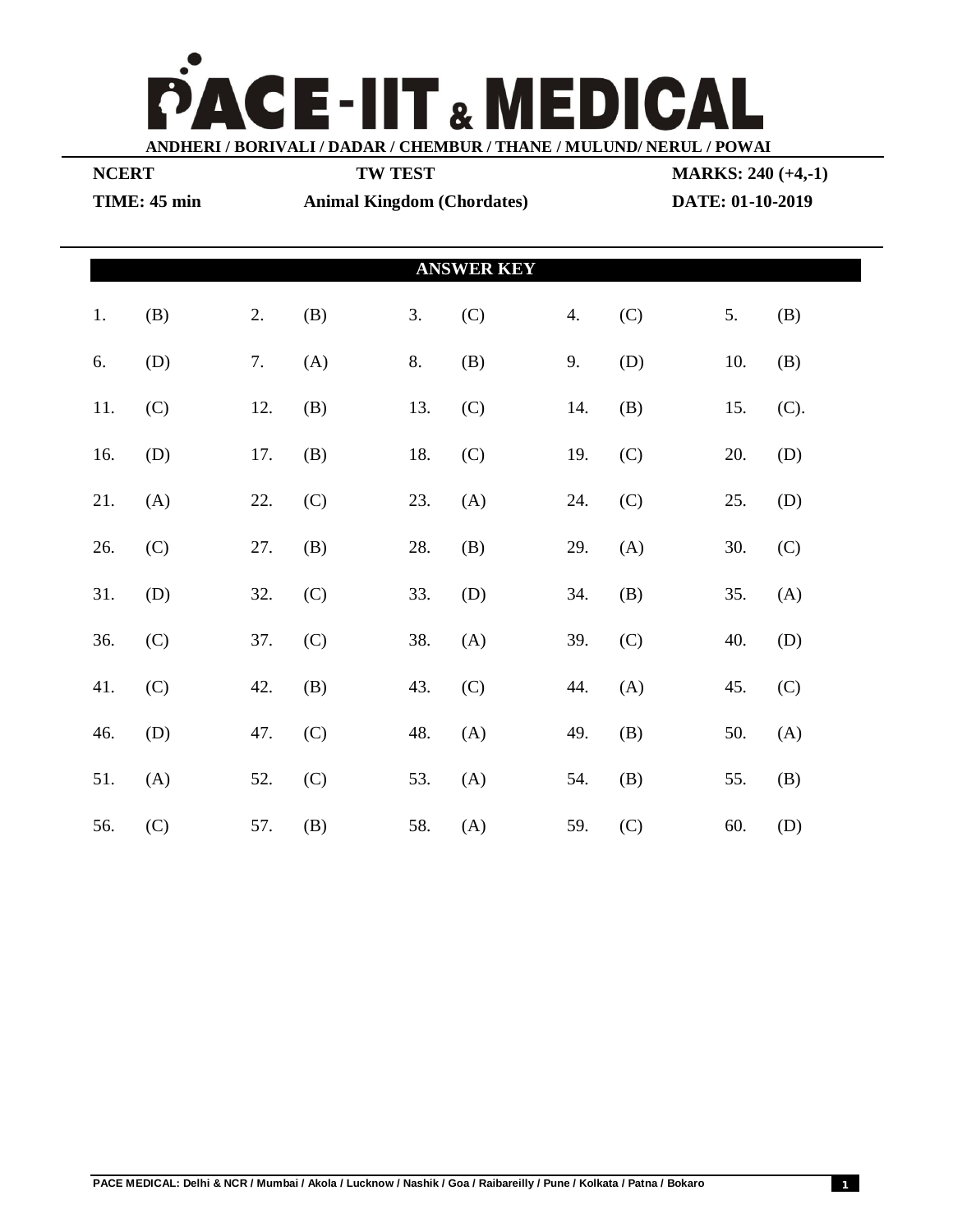## **TWT – 04 (ZOOLOGY)**

## **(ANIMAL KINGDOM –Chordates: Cephalochordata, Urochordata, Cyclostoma, Pisces & Amphibia) HINTS & SOLUTION**

- 1. Notochord is hollow and dorsal in chordates and solid and ventral in non chordates.
- 2. Branchiostomes or Lancelet or Amphioxus belongs to Cephalochordata.
- 3. Heart is ventral in chordates.
- 4. Petromyzon i.e a cyclostome has unpaired fins and has closed ciculatory system.
- 6. Amphioxus is the first animal to show all chordate like characterestics.
- 7. Chordates include both invertebrates and vertebrates.
- 8. Cyclostomes have 5-15 pairs of gill slits.
- 10. Nerve cord is dorsal to Notochord during embryonic life.
- 11. Petromyzon belongs to cyclostomata class of Agnatha.
- 12. Notochord gives rise to carilaginous vertebral column.
- 13. Organ of Bojanas is in Molluscs, Nephridia is in annelids and Nephron is a unit of organ kidney.
- 14. Cyclostomes migrate to fresh water for spawning.
- 15. All other besides Osteichthyes are exclusively marine.
- 16. Myxine has glandular skin devoid of scales.
- 19. Rohu (*Labeo rohita*) is a fresh water edible fish
- 20. Sea fan- Cnidaria (non-chordate), Sea pen- Cnidaria (non-chordate), Sea cucumber- echinodermata (non-chordate), Sea horse-osteichthyes (chordates)
- 21. Air bladder preset in osteichthyes provide buoyancy & this they do not need to swim constantly
- 22. *Trygon* is a sting ray &*Torpedo* is an electric ray
- 23. *Petromyzon* is a cyclostome (Agnatha)
- 24. Cartilagenous fishes have Placoid scales while Bony fishes have cycloid/ctenoid scales.
- 25. *Betta*&*Pterophyllum* are aquarium fishes
- 26. Amphibians do not have scales over skin
- 27. *Exocoetus, Clarias, Catla, Betta, Labeo*-these are bony fishes & they have terminal mouth
- 30. *Catla* is an osteichthyes having direct development *Trygon* and *Carcharodon* – Chondrichthyes (No operculum) *Scoliodon* – Dog fish
- 33. *Icthyophis* Limbless amphibia
- 36. Salamander is an amphibian while other 3 are reptiles
- 37. Fishes (bony & cartilagenous) have dermal scales while Reptiles & birds have epidermal scales
- 38. Pisces is superclass while the rest are classes.
- 40. Cyclostomes, chondrichthyes and osteichythyes have a two chambered venous heart.
- 43. Internal fertilization is seen in Chondrichthyes. External fertilization is seen in Cyclostomata, Osteichthyes and Amphibia Scales are seen in Chondrichthyes and Osteichthyes
- 46. Frog belong to family Ranidae and toads to Bufonidae Frogs have brightly coloured skin while toads have dull skin